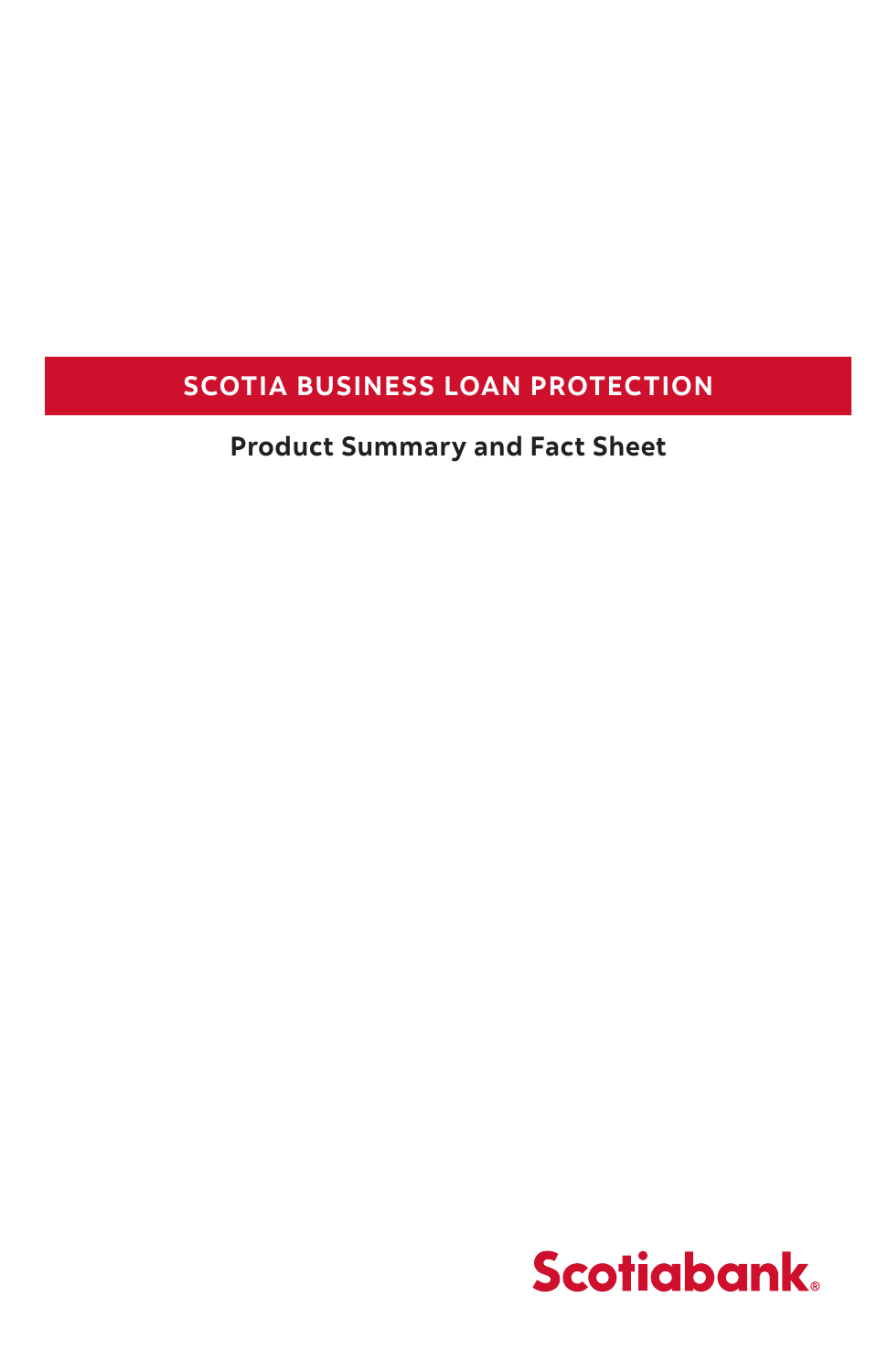| Ÿ<br>ERS<br>Ξ<br>١L<br>L<br>DES<br>2<br>₹<br>Ū. |  |
|-------------------------------------------------|--|
|                                                 |  |
|                                                 |  |

The purpose of this fact sheet is to inform you of your rights.<br>It does not relieve the insurer or the distributor of their obligations to you. It does not relieve the insurer or the distributor of their obligations to you. The purpose of this fact sheet is to inform you of your rights.

 $\mathcal{L}_{\mathcal{A}}$ 

# LET'S TALK INSURANCE! **LET'S TALK INSURANCE!** It does not relieve the insurer or the distributor of their obligations to you.

Nova Scotia (Scotiabank) The Bank of Nova Scotia (Scotiabank) The Bank of Nova Scotia (Scotiabank) Name of distributor: Name of distributo

The Canada Life Assurance Company (Canada Life) e Canada Life Assurance Company (Canada Life) Name of insurer: Name of insurer:

e Bank of Nova Scotiabank)

Scotia Business Loan Protection Scotia Business Loan Protection Name of insurance product: Name of insurance product:

 $\mathsf{u}_\mathsf{C}$  . The company (Canada Life) (Canada Life) (Canada Life) (Canada Life)

Scotia Business Loan Protection



## IT'S YOUR CHOICE **IT'S YOUR CHOICE**

- You are never required to purchase insurance: **You are never required to** purchase insurance: IT'S YOUR LAYS IN A YOUR CHOICE IS YOUR CHOICE IS YOUR CHOICE IS YOUR CHOICE IS YOUR
	- that is offered by your distributor; that is offered by your distributor;
- **Trom a person who is assigned to vour or** from a person who is assigned to you; or from a person who is assigned to you; or
- to obtain a better interest rate or any other benefit. to obtain a better interest rate or

Even if you are required to be insured, you do not have to purchase the insurance that<br>is being offered. You can choose your insurance product and your insurer. Even if you are required to be insured, **you do not have to** purchase the insurance that is being offered. **You can choose** your insurance product and your insurer. if you are required to be insured, you do



## To choose the insurance product that's right for you, we recommend that you read the summary that describes the insurance product and the insurance product and the properties of the properties of the provided to you. The insurance provided to you. In the insurance provided to you. In the insurance provided to you. **HOW TO CHOOSE HOW TO CHOOSE**

To choose the insurance product that's right for you, we recommend that you read the summary To choose the insurance product that's right for you, we recommend that you read the summary that describes the insurance product and that must be provided to you. that describes the insurance product and that must be provided to you. **that describes the insurance product and that m** 



A portion of the amount you pay for the insurance will be paid to the distributor as remuneration. A portion of the amount you pay for the insurance will be paid to the distributor as remuneration. The distributor **must** tell you when the remuneration exceeds 30% of that amount. The distributor must tell you when the remuneration exceeds 30% of that amount. The distributor must tell you



The Act allows you to rescind an insurance contract, **at no cost**, within 10 days after the purchase of your insurance. However, the insurance may grant  $\mathbf{A}$  longer period of time. After that time, fees may apply if  $\mathbf{A}$ **RIGHT TO CANCEL** CANCEL

The Act allows you to rescind an insurance contract, at no cost, within 10 days after the purchase of your The Act allows you to rescind an insurance contract, **at no cost**, within 10 days after the purchase of your insurance. However, the insurer may grant you a longer period of time. After that time, fees may apply if<br>you cancel the insurance. Ask your distributor about the period of time granted to cancel it at no cost. insurance. However, the insurer may grant you a longer period of time. After that time, fees may apply if you cancel the insurance. **Ask** your distributor about the period of time granted to cancel it **at no cost**. you cancel the insurance. **Ask** your distributor about the period of time granted to cancel it **at no cost**.

If the cost of the insurance is added to the financing amount and you cancel the insurance, your monthly financing payments might not change. Instead, the refund could be used to shorten the financing **The can provide you with unbiased, objective information.**  period. Ask your distributor for details. **period. Ask your distributor for details**. **period. Ask your distributor for details**.

The *Autorité des marchés financiers* can provide you with unbiased, objective information. The *Autorité des marchés financiers* can provide you with unbiased, objective information.<br>Visit <u>www.lautorite.go.ca</u> or call the AMF at 1-877-525-0337. Visit www.lautorite.qc.ca or call the AMF at 1-877-525-0337. Reserved for use by the insurer:

Reserved for use by the insurer: Reserved for use by the insurer: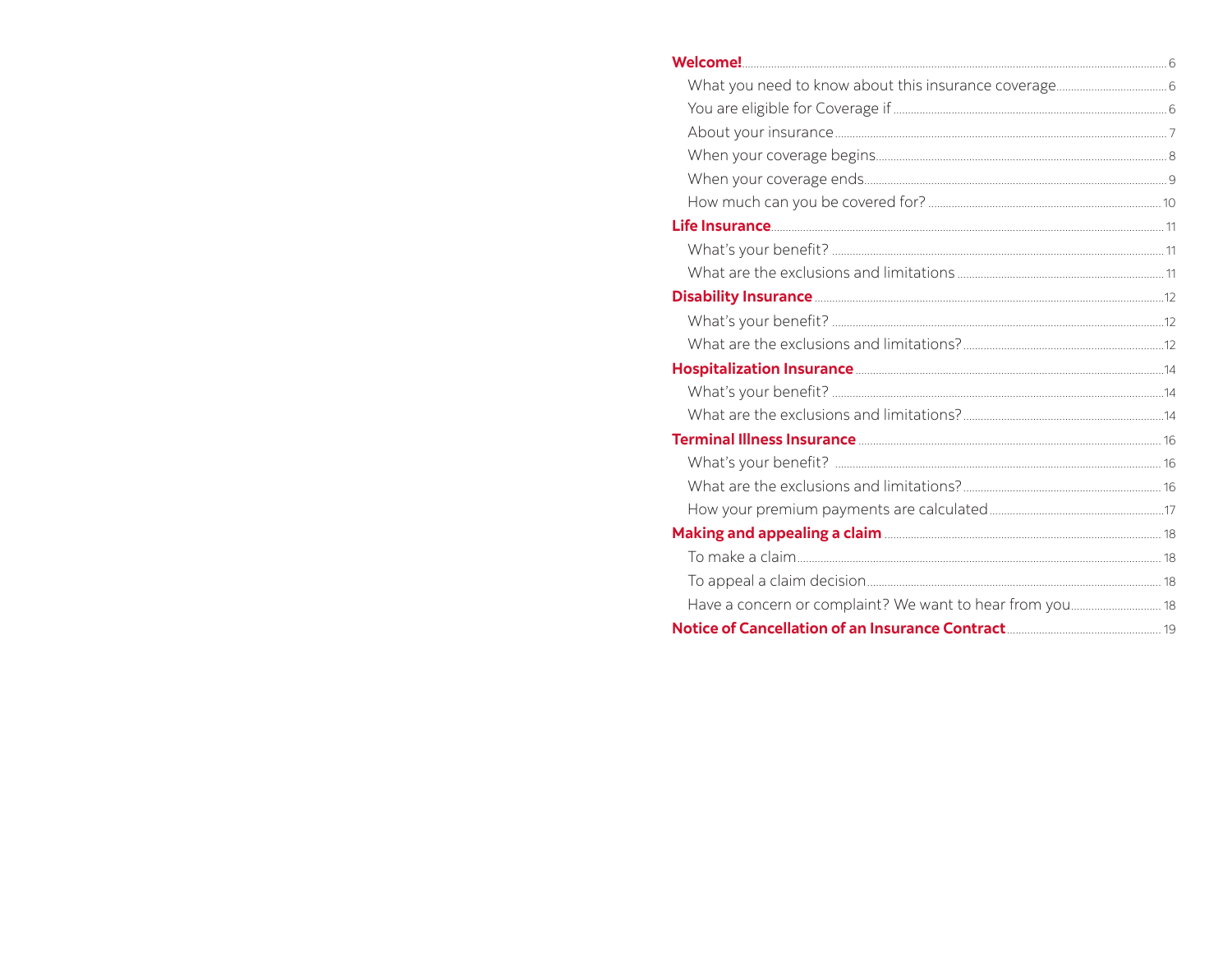## <span id="page-3-0"></span>Welcome!

#### **What you need to know about this insurance coverage:**

Creditor Insurance for Scotiabank Business Loan is optional and offers you coverage on your Scotiabank Business Loan for:

#### **Comprehensive protection**, which includes all coverages below

- **›** Life Insurance
- **›** Disability Insurance
- **›** Hospitalization Insurance
- **›** Terminal Illness Insurance

#### Or

**Basic protection** which provides Life Insurance for amounts greater than \$50,000.

*The various coverages are all subject to the terms and conditions of the group master policy entered into between Scotiabank, and the insurer, Canada Life. You can request a copy of the master policy by contacting Canada Life.*

#### **You are eligible for Coverage if:**

- **1) You are a resident of Canada, between 18 and less than 65 years old and you are related to an eligible business as a:**
	- **›** sole owner or partner of an eligible business
	- **›** individual who has guaranteed the repayment of an eligible loan
	- **›** shareholder who owns at least 10% of the voting rights of a corporation that is an eligible business
	- **›** key employee whose contributions are essential to an eligible business entity and without whom the business would have difficulty operating
	- **›** For Comprehensive Protection you must also be:
		- **›** Currently working at least 20 hours per week
		- **›** If you are a key employee, you must be currently working 20 hours per week for the business on the application
		- **›** If you are a seasonal worker, you must be capable of performing your regular duties for at least 20 hours per week
		- **›** Not be receiving disability benefits from any source

A maximum of **ten people** per loan can be insured on one account. For more information, please refer to the [sample certificate of](https://www.canadalife.com/insurance/creditor-insurance/distribution-guide-and-product-summary) insurance.

#### **2) Your business entity is:**

- **›** a resident and operates in Canada
- **›** has a Scotiabank fixed or variable rate term loan or demand loan, or revolving credit facility (example: line of credit or credit card)
- **›** a sole proprietorship, partnership, corporation, holding company or other entity operating as a business if it's not a farm, fishery or ranch, it's a business that is, or if it were incorporated, a small business corporation as defined by the Income Tax Act in subsection 248(1).

**Note:** non-profit organizations and students under the Canada Student Loan program are not eligible.

**3) Your loan is:** a commercial loan, small business or farm loan, line of credit, mortgage loan, credit card, personal demand loan for business purposes, or other related business loan credit agreement with Scotiabank and the loan denomination is in Canadian Dollars.

For information on which loans **are not eligible**, please refer to the [sample](https://www.canadalife.com/insurance/creditor-insurance/distribution-guide-and-product-summary)  [certificate of](https://www.canadalife.com/insurance/creditor-insurance/distribution-guide-and-product-summary) insurance.

## About your insurance

#### **Name and address of the insurer:**

The Canada Life Assurance Company "Canada Life" 330 University Avenue Toronto, ON M5G 1R8

#### **Name and address of the distributor:**

The Bank of Nova Scotia 44 King St. West, Toronto ON M5H 1H1

**Scotia Creditor Helpline:** 1-855-753-4272

#### **See a sample certificate of insurance on our website:**  [Canadalife.com](https://www.canadalife.com/) Insurance > Creditor Insurance > [Guides and Summaries](https://www.canadalife.com/insurance/personal-insurance/creditor-insurance/distribution-guide-and-product-summary.html)

#### **Questions?**

**Call us:** 1-800-387-2671 **Secure email:** creditor\_info@canadalife.com **Canada Life's client number listed in the AMF registry:** 3001870574 **AMF website:** [lautorite.qc.ca](https://lautorite.qc.ca/)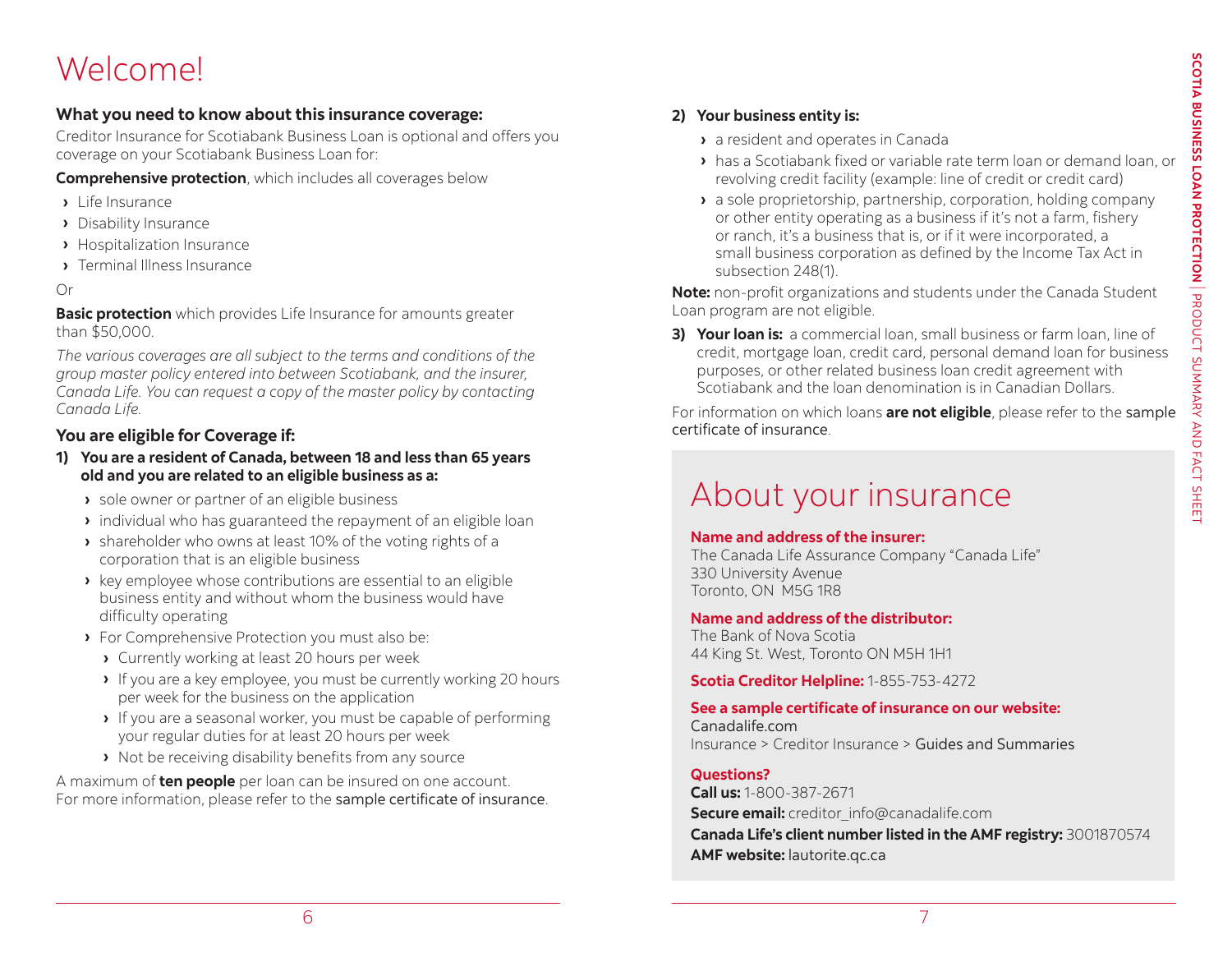#### <span id="page-4-0"></span>**When your coverage begins:**

Insurance coverage starts on the latest of:

- **›** The date Scotiabank receives your signed and dated application
- **›** If your application is not approved automatically, the date specified in your letter of approval
- **›** The date any portion of the insured loan is advanced, or funds are made available

#### **Automatic approval:**

- **›** your insurance coverage will be approved automatically if the coverage is \$50,000 or less or
- **›** your insurance coverage is greater than \$50,000 but less than \$500,000, and if you answered "No" to all the health questions

**Written approval:** if your coverage is greater than \$500,000 or if you answered 'yes' to any of the health questions in the application, Canada Life will confirm in writing whether your application is approved or declined. For details, please refer to the [sample certificate of](https://www.canadalife.com/insurance/creditor-insurance/distribution-guide-and-product-summary) insurance.



If your coverage has been in effect for less than two years, any concealment, misrepresentation or false declaration made in your application, medical evidence connected with your application or any claim may *cancel the coverage and a benefit may not be paid.*

#### **Cancelling your insurance**

If you change your mind about the coverage within **30 days** from the later of: the date your application is approved or the date the funds were advanced to you, you will get a full refund of any premium paid. It's like the coverage never started.

You can cancel your insurance coverage at any time by writing to: Insurance Canada Processing Centre, P.O. Box 1045, Stratford ON, N5A 6W4 or calling 1-855-753-4272

Your request must be signed by all borrowers and guarantors. Your final premium will be adjusted to reflect insurance costs up to and including the date your request is received.

You also have a **120-day** grace period for your premium payments. If the premium has not been paid within that period, your coverage is automatically cancelled.

#### **When your coverage ends:**

Your insurance coverage automatically ends on the earliest of the following dates:

- **›** the date you die
- **›** the date you turn 70 years old
- **›** the date Scotiabank receives your request to cancel the insurance
- **›** the date your premium payments are overdue for 120 consecutive days
- **›** the date you are no longer eligible for coverage
- **›** the date the business is no longer eligible for coverage
- **›** the date the business is declared bankrupt
- **›** the date the group policy terminates

**Note:** If you have Comprehensive Protection coverage and an insured amount greater than \$50,000, you will be automatically switched to Basic protection on the earliest of the following dates:

- **›** the date you turn 65 years old
- **›** the date you've received 48 months of disability benefits
- **›** the date a terminal illness claim is approved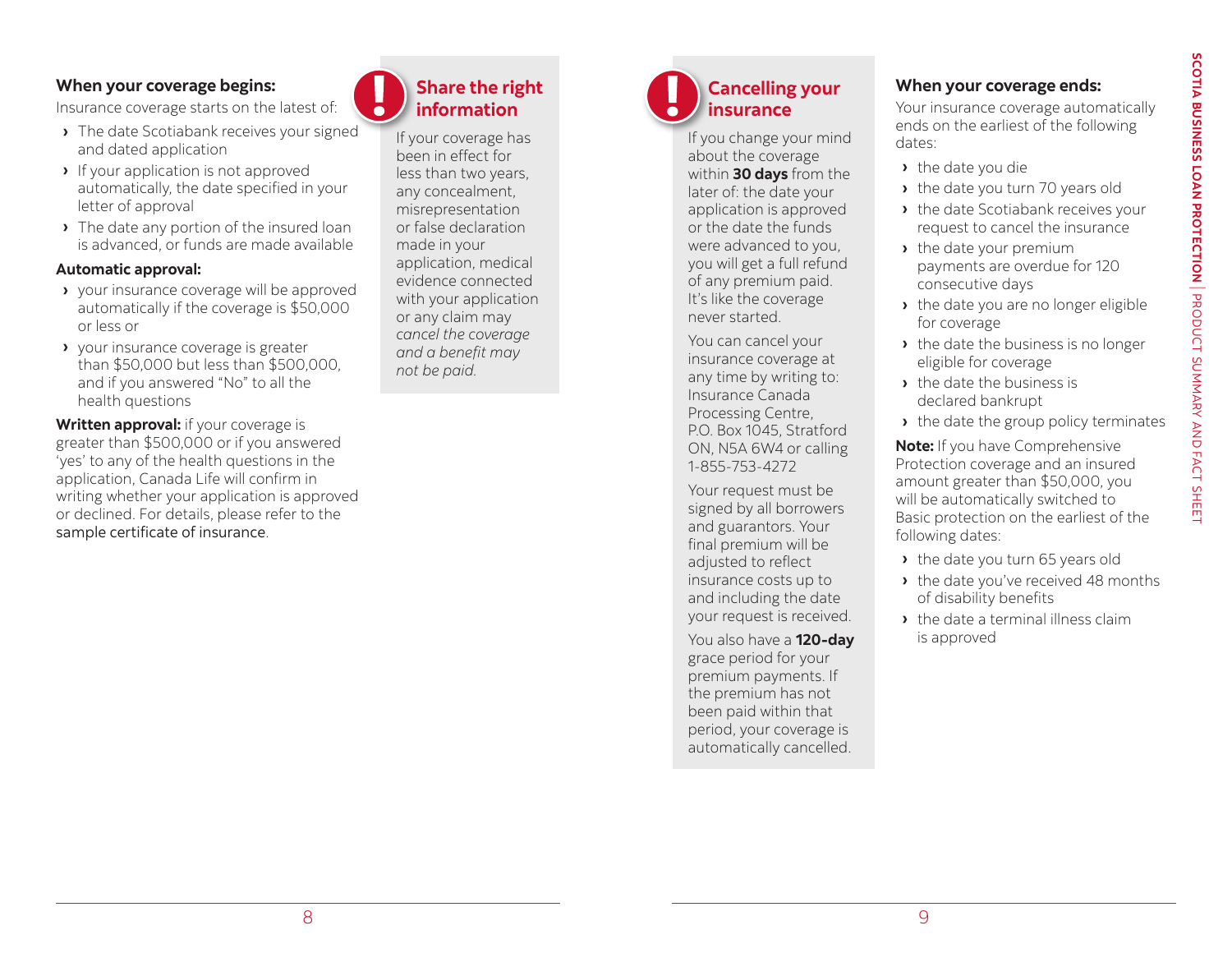#### <span id="page-5-0"></span>**How much can you be covered for?**

#### **For Comprehensive Coverage or Basic Coverage:** your insurance will cover:

- **›** your outstanding account balance for all insured fixed or variable rate term loan and/or demand loans at the time of application; and
- **›** the credit limit of all insured revolving credit facilities (example: line of credit or credit card)

Your total insurance coverage amount will need to be approved by Canada Life and will be up to a maximum of \$2,000,000 for Life insurance per insured person.

If the outstanding account balance of insured fixed and/or variable rate term loan and/or demand loan decreases by more than 10% from the amount used in your application, you can request to reduce the insurance coverage amount.

## Life Insurance

You are covered if you die before the age of 70 and meet all terms and conditions of the certificate of insurance. For details on terms and conditions, please refer to the section on Life Insurance in the [sample](https://www.canadalife.com/insurance/creditor-insurance/distribution-guide-and-product-summary)  [certificate of](https://www.canadalife.com/insurance/creditor-insurance/distribution-guide-and-product-summary) insurance.

#### **What's your benefit?**

If you die, Canada Life will pay Scotiabank the outstanding account balance of your Scotiabank insured loan on the date of your death, up to the insurance coverage amount, up to a maximum of \$2,000,000.

#### **What are the exclusions and limitations**

No benefit will be paid if you die because of:

- **›** self-inflicted injury, suicide, or attempted suicide during the first two years from the date your insurance coverage started
- **›** declared or undeclared war, unless you are a member of the Canadian Forces or Reserve
- **›** nuclear, chemical or biological contamination due to an act of terrorism;
- **›** direct or indirect participation or attempted participation of a criminal offence
- **›** use of any drugs, poisonous substances, intoxicants or narcotics, unless taken following your physician's instructions
- **›** operation of any motorized vehicle or watercraft while you are impaired by drugs or alcohol

In addition, no benefit will be paid if:

**›** your application for Comprehensive or Basic protection coverage was automatically approved and you die within the first two years from the date your insurance coverage started and your death is because of or related to a pre-existing condition.

A pre-existing condition means any health condition or the symptoms of a condition, whether diagnosed or not, for which in the 12 months before you applied for insurance, you:

- **›** Consulted a doctor, or
- **›** had a medical investigation; or
- **›** received advice, care, service or treatment from a doctor or health practitioner.

For additional information on pre-existing conditions and complete information, please refer to the [sample certificate of](https://www.canadalife.com/insurance/creditor-insurance/distribution-guide-and-product-summary) insurance.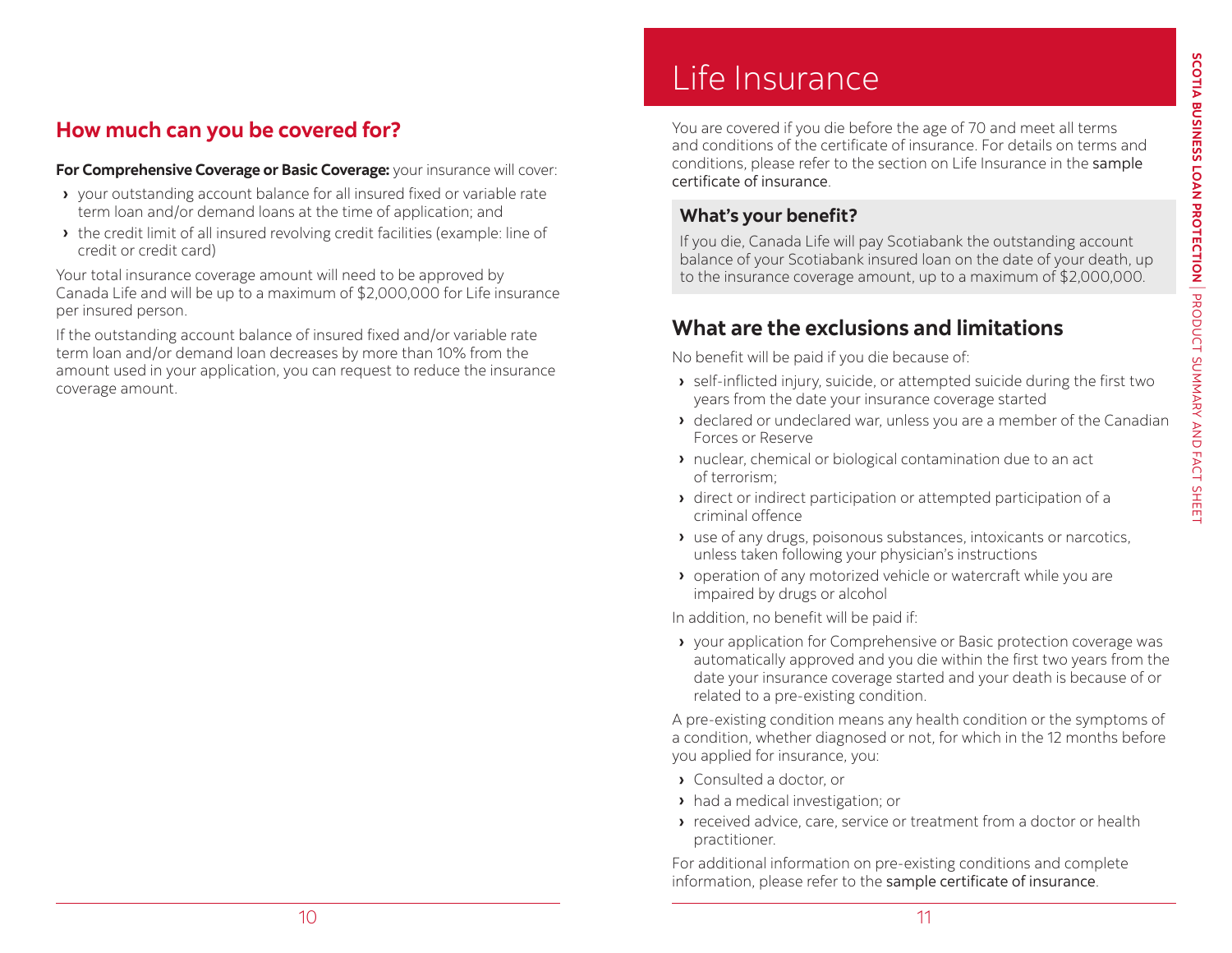## <span id="page-6-0"></span>Disability Insurance

You are covered if you have Comprehensive Protection and become disabled before the age of 65 and are unable to work because of your disability and you meet all terms and conditions of the certificate. For details on what a disability is and additional terms and conditions, please refer to the section on Disability Insurance in the [sample certificate](https://www.canadalife.com/insurance/creditor-insurance/distribution-guide-and-product-summary)  of [insurance](https://www.canadalife.com/insurance/creditor-insurance/distribution-guide-and-product-summary).

#### **What's your benefit?**

Canada Life will pay Scotiabank a monthly benefit equal to:

- **›** 1% of your Comprehensive coverage amount, up to \$7,500; plus
- **›** Your monthly premium and all premiums related to insured people in the same business

following the 60-day waiting period, up to a maximum of 24 months per disability, per person. The overall maximum of disability benefit payments is 48 months per lifetime, per person.

**60 day working period:** if you become disabled, you will have to wait 60 days from your date of disability before benefits are payable. This means you are responsible for any payments due during this 60 day period.

For more information on how your benefit payment is calculated please refer to the [sample certificate of](https://www.canadalife.com/insurance/creditor-insurance/distribution-guide-and-product-summary) insurance.

#### **What are the exclusions and limitations?**

No disability benefit will be paid if your disability is a result of:

- **›** normal pregnancy
- **›** elective cosmetic or experimental surgery or treatment
- **›** self-inflicted injury, suicide, or attempted suicide during the first two years from the date your insurance coverage started
- **›** declared or undeclared war unless you are on active military duty as a member of the Canadian Forces or Canadian Forces Reserve
- **›** nuclear, chemical, or biological contamination due to any act of terrorism
- **›** use of any drugs, poisonous substances, intoxicants or narcotics, unless taken following your doctor's instructions
- **›** operation of any motorized vehicle or watercraft while you are impaired by drugs or alcohol
- **›** your participation or attempted participation in a criminal offence

In addition, no benefit will be paid if:

**›** your application for Comprehensive protection coverage was automatically approved and you become disabled within 12 months from the date your coverage started due to or relating to a pre-existing condition.

A pre-existing condition means any health condition or the symptoms of that condition, whether diagnosed or not, for which in the 12 months before you applied for insurance, you:

- **›** Consulted a doctor; or
- **›** had a medical investigation; or
- **›** received advice from or treatment by a doctor or other health practitioner.

Other limitations and exclusions may apply. Refer to the [sample](https://www.canadalife.com/insurance/creditor-insurance/distribution-guide-and-product-summary)  [certificate of insurance](https://www.canadalife.com/insurance/creditor-insurance/distribution-guide-and-product-summary) for complete information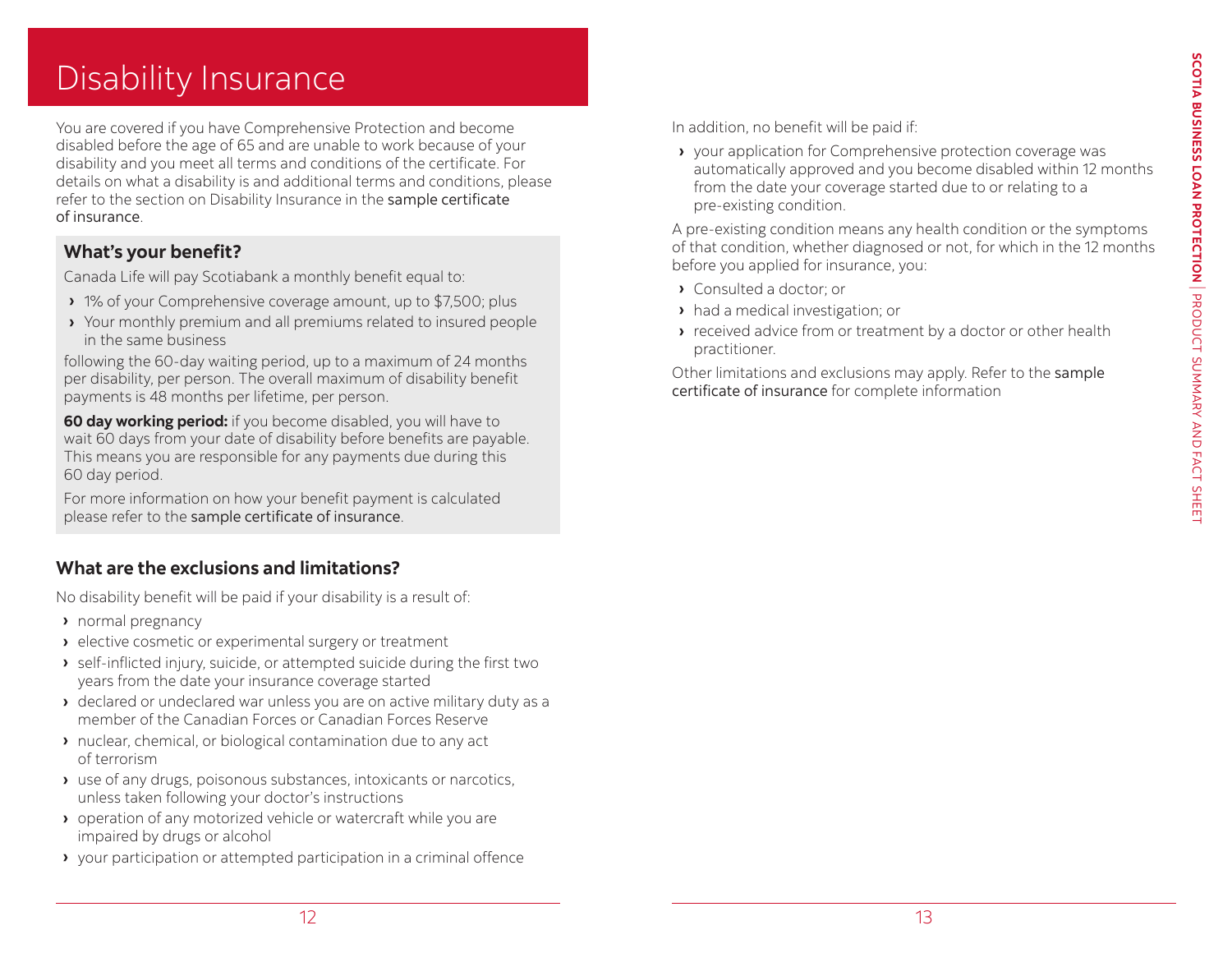## <span id="page-7-0"></span>Hospitalization Insurance

You are covered if you have Comprehensive Protection coverage and become hospitalized for more than 3 consecutive days as a result of an accidental body injury or sickness, are under the age of 65 and you meet all the terms and conditions of the certificate of insurance. For details on terms and conditions, please refer to the section on Critical Illness Insurance in the [sample certificate of](https://www.canadalife.com/insurance/creditor-insurance/distribution-guide-and-product-summary) insurance.

#### **What's your benefit?**

Canada Life will pay Scotiabank a lump sum payment of 2% of your Comprehensive coverage amount, up to the lesser of \$15,000 or the outstanding account balance on the date of hospitalization.

For more information on how your benefit payment is calculated please refer to the [sample certificate of insurance](https://www.canadalife.com/insurance/creditor-insurance/distribution-guide-and-product-summary).

#### **What are the exclusions and limitations?**

No hospitalization will be paid if it is directly or indirectly related with:

- **›** a terminal illness for which terminal illness benefit was paid under this policy
- **›** normal pregnancy
- **›** elective cosmetic surgery or experimental surgery or treatment
- **›** self-inflicted injury, suicide, or attempted suicide during the first two years from the date your insurance coverage started
- **›** declared or undeclared war unless you are a member of the Canadian Forces or Reserve
- **›** nuclear, chemical or biological contamination due to any act of terrorist
- **›** direct or indirect participation or attempted participation in a criminal offence
- **›** use of any drugs, poisonous substances, intoxicants or narcotics, unless taken following your doctor's instructions
- **›** operation of any motorized vehicle or watercraft while you are impaired by drugs or alcohol

Additionally, no hospitalization benefit will be paid if:

- **›** you or someone in the same business entity have received hospitalization benefits in the 60 days prior to the date of your hospitalization
- **›** disability benefits with respect to your hospitalization or another insured person related to the same business entity are being paid at the time of hospitalization
- **›** your application for Comprehensive protection coverage was automatically approved and you are hospitalized within 12 months from the date your coverage started due to or related to a pre-existing condition

A pre-existing condition means any health condition or the symptoms of a condition, whether diagnosed or not, for which in the 12 months before you applied for insurance, you:

- **›** Consulted a doctor, or
- **›** had a medical investigation; or
- **›** received advice, care, service or treatment from a doctor or health practitioner.

Other limitations and exclusions may apply. Refer to the [sample](https://www.canadalife.com/insurance/creditor-insurance/distribution-guide-and-product-summary)  [certificate of insurance](https://www.canadalife.com/insurance/creditor-insurance/distribution-guide-and-product-summary) for complete information.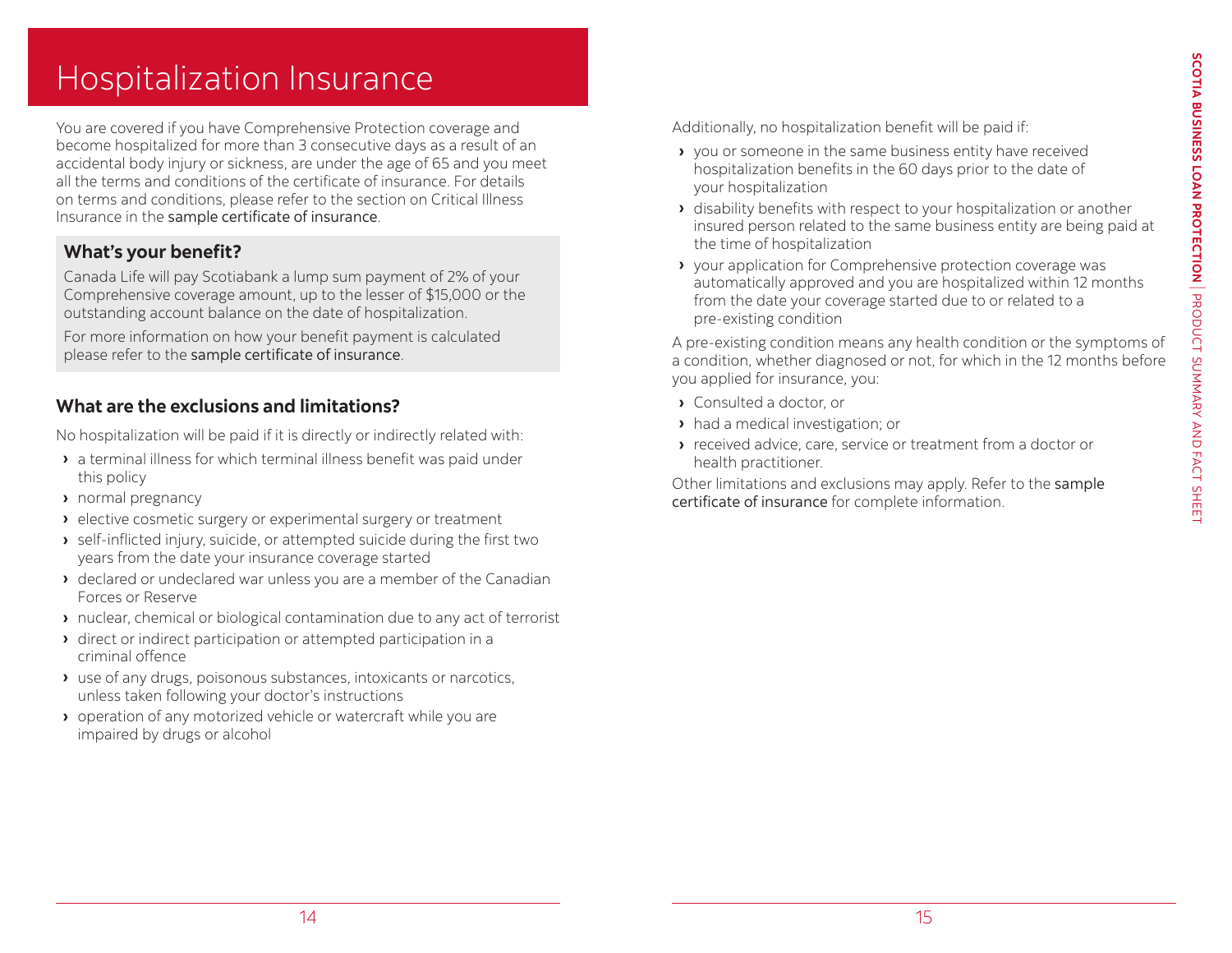## <span id="page-8-0"></span>Terminal Illness Insurance

You are covered if you have Comprehensive Protection coverage and are diagnosed with a terminal illness before the age of 65 that will likely result in your death within one year of diagnosis and you meet all terms and conditions of the certificate. For details on terms and conditions, please refer to the section on Disability Insurance in the [sample certificate of insurance](https://www.canadalife.com/insurance/creditor-insurance/distribution-guide-and-product-summary).

#### **What's your benefit?**

Canada Life will pay Scotiabank the outstanding account balance on the date of diagnosis, up to the coverage amount.

#### **What are the exclusions and limitations?**

No terminal illness benefit will be paid if your illness is a direct or indirect result of:

- **›** self-inflicted injury, suicide, or attempted suicide during the first two years from the date your insurance coverage started
- **›** declared or undeclared war unless you are on active military duty as a member of the Canadian Forces or Canadian Forces Reserve
- **›** nuclear, chemical or biological contamination due to any act of terrorism
- **›** use of any drugs, unless taken following your doctor's instructions
- **›** operation of any motorized vehicle or watercraft while you are impaired by drugs or alcohol
- **›** your participation or attempted participation in a criminal offence

In addition, no benefit will be paid if:

- **›** you die within 30 days after diagnosis
- **›** if the evaluation of the condition or symptoms of a health condition, or any medical test leading to the diagnosis was initiated before the date you completed your application

Other limitations and exclusions may apply. Refer to the [sample certificate](https://www.canadalife.com/insurance/creditor-insurance/distribution-guide-and-product-summary) [of insurance](https://www.canadalife.com/insurance/creditor-insurance/distribution-guide-and-product-summary) for complete information

#### **How your premium payments are calculated**

#### **Comprehensive Protection for amounts less than or equal to \$50,000:**

Your monthly premium payment will be \$1.00 for every \$1,000 of the insured amount. The minimum monthly premium is \$10.00 plus applicable taxes.

Your monthly premium will change based on the insured amount.

#### **Comprehensive Protection for amounts greater than \$50,000 but less than or equal to \$750,000:**

Your monthly premium payment will be calculated by:

- **›** Multiplying the insured amount by the premium rate shown in the table below, based on your age at the time of application;
- **›** Divided by 1,000; plus
- **›** Any taxes that may apply to your premium

Your monthly premium will change based on the insured amount and your age.

| <b>Age Group</b>                        |        |                                    |  | 18-35 36-40 41-45 46-50 51-55 56-60 61-65 |        |
|-----------------------------------------|--------|------------------------------------|--|-------------------------------------------|--------|
| Comprehensive<br><b>Protection Rate</b> | \$0.50 | \$0.59 \$0.79 \$1.02 \$1.25 \$1.59 |  |                                           | \$2.16 |

#### **Comprehensive Protection for amounts greater than \$750,000:**

Your monthly premium payment will be calculated by using the following formula: (a)  $+$  ((b) x comprehensive coverage amount in excess of  $$750,000 \div 1,000)$  plus applicable taxes.

| Age       | (a)        | (b)    |
|-----------|------------|--------|
| $18 - 35$ | \$375.00   | \$0.20 |
| 36-40     | \$442.50   | \$0.29 |
| $41 - 45$ | \$592.50   | \$0.39 |
| 46-50     | \$765.00   | \$0.52 |
| $51 - 55$ | \$937.50   | \$0.65 |
| 56-60     | \$1,192.50 | \$0.88 |
| 61-65     | \$1,620.00 | \$1.26 |

Example: if an insured person is 39 years old and their comprehensive coverage amount is \$800,000, the monthly insurance premium will be \$457 (422.50 +(0.29 x  $(800,000 - 750,000) \div 1,000$ plus applicable taxes.

Your monthly premium will change based on the insured amount and your age.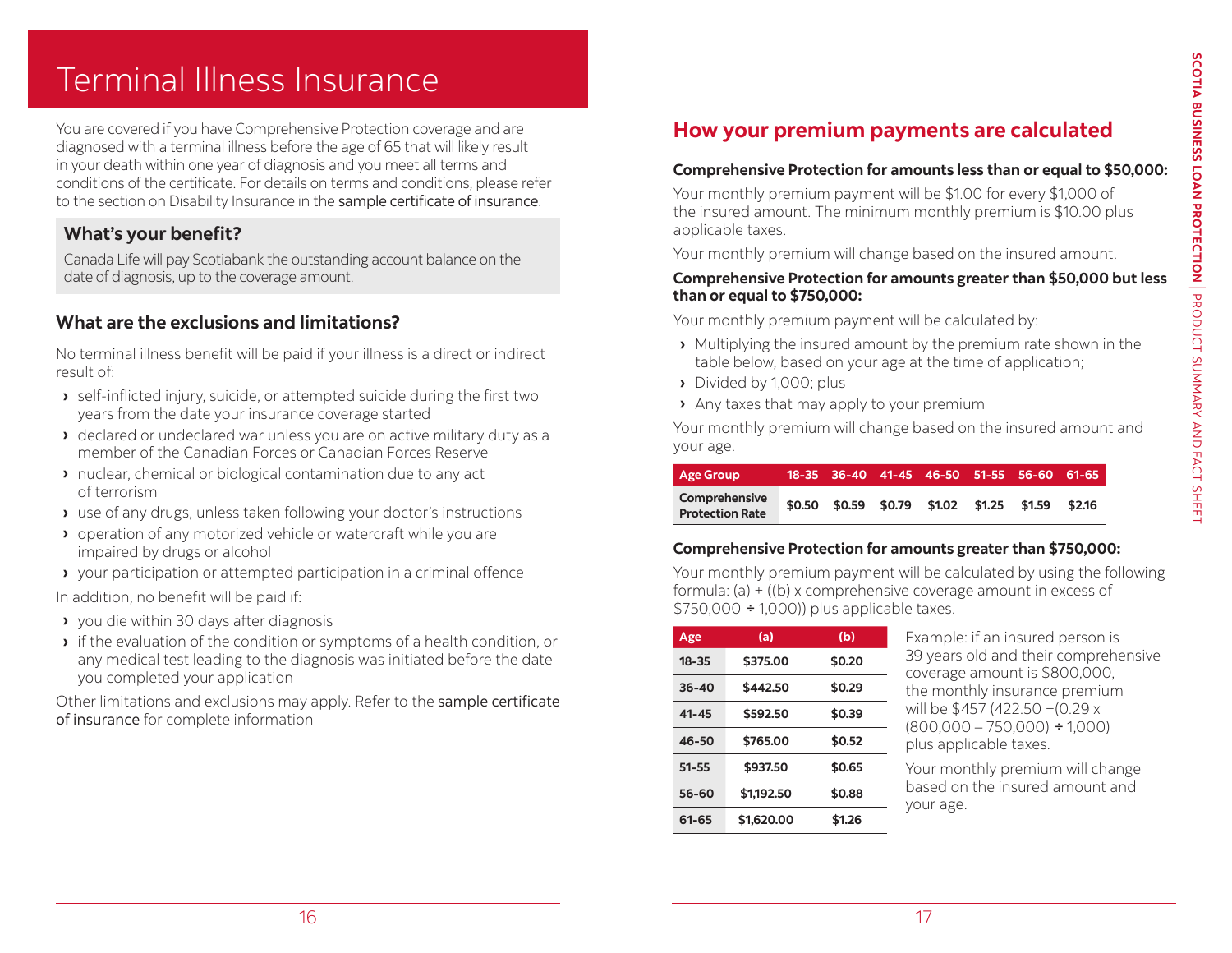#### <span id="page-9-0"></span>**Basic Coverage for amounts greater than \$50,000:**

Your monthly premium payment will be calculated by multiplying the insured amount by the premium rate shown in the table below based on your age at the time of application. The result will be divided by 1,000 and that will be your payment. Applicable taxes will be added.

Your monthly premium will change based on the insured amount and your age.

| Age Group                                                                     |  |  | 18-35 36-40 41-45 46-50 51-55 56-60 61-65 66-69 |  |
|-------------------------------------------------------------------------------|--|--|-------------------------------------------------|--|
| Basic Protection Rate \$0.20 \$0.29 \$0.39 \$0.52 \$0.65 \$0.88 \$1.26 \$1.65 |  |  |                                                 |  |

#### **Making and appealing a claim:**

#### **To make a claim:**

Contact your Scotiabank branch or call the following Scotiabank toll-free number: **1-855-753-4272**.

**Procedure and time limits:** You must notify and provide Canada Life, with completed claim forms and any supporting documentation as follows:

- **›** For life claims: no later than 1 year form the date of death.
- **›** For hospitalization or terminal illness claims: within 90 days from the date of diagnosis
- **›** For disability: within 150 days from the date of disability

Any written notice must include the Group Policy number. Canada Life will let you know about their decision within 30 days after receiving all the necessary documents to process your claim. If you don't agree with a decision about your claim, you can appeal it at any time in writing and include the reasons for appealing. The costs for any medical evidence needed to support your claim's review will be at your own expense.

#### **To appeal a claim decision:**

**Write to:** The Canada Life Assurance Company Creditor Insurance, Claims Department 330 University Avenue Toronto ON, M5G 1R8

**Secure Email**: [creditor\\_info@canadalife.com](mailto:creditor_info@canadalife.com)

**Secure Fax:** 416-552-6657

#### **Have a concern or complaint? We want to hear from you.**

Visit [canadalife.com](https://www.canadalife.com/), under Customer satisfaction> Customer complaints This site will take you through the complaint process and give you the contact information to make a complaint.

#### **NOTICE OF CANCELLATION OF AN INSURANCE CONTRACT**

#### **THE INSURERS ACT GIVES YOU IMPORTANT RIGHTS.**

The Act allows you to cancel an insurance contract that you entered into without the intermediary of a representative within 10 days after receiving the policy, **without penalty**, unless the contract has expired at that time.

To cancel a contract, you must give the insurer notice, within that time, by registered mail or any other means that allows you to obtain an acknowledgement of receipt.

Caution: You may lose advantageous conditions as a result of this insurance contract. Contact your insurer or consult your contract.

After that period expires, you may cancel the insurance at any time; however, penalties may apply.

For further information, contact the Autorité des marchés financiers at 1-877-525-0337 or visit [www.lautorite.qc.ca](https://lautorite.qc.ca/).

#### **NOTICE OF CANCELLATION OF AN INSURANCE CONTRACT**

Date : \_\_\_\_\_\_\_\_\_\_\_\_\_\_\_\_\_\_\_\_\_\_\_\_\_\_\_\_\_\_\_\_\_\_\_\_\_\_\_\_\_\_\_\_\_\_\_\_\_\_\_\_\_\_\_\_\_\_

(Date of sending of notice)

Pursuant to section 64 of the Insurers Act, I hereby cancel insurance contract no.:

\_\_\_\_\_\_\_\_\_\_\_\_\_\_\_\_\_\_\_\_\_\_\_\_\_\_\_\_\_\_\_\_\_\_\_\_\_\_\_\_\_\_\_\_\_\_\_\_\_\_\_\_\_\_\_\_\_\_\_\_\_\_\_\_

\_\_\_\_\_\_\_\_\_\_\_\_\_\_\_\_\_\_\_\_\_\_\_\_\_\_\_\_\_\_\_\_\_\_\_\_\_\_\_\_\_\_\_\_\_\_\_\_\_\_\_\_\_\_\_\_\_\_\_\_\_\_\_\_

\_\_\_\_\_\_\_\_\_\_\_\_\_\_\_\_\_\_\_\_\_\_\_\_\_\_\_\_\_\_\_\_\_\_\_\_\_\_\_\_\_\_\_\_\_\_\_\_\_\_\_\_\_\_\_\_\_\_\_\_\_\_\_\_

\_\_\_\_\_\_\_\_\_\_\_\_\_\_\_\_\_\_\_\_\_\_\_\_\_\_\_\_\_\_\_\_\_\_\_\_\_\_\_\_\_\_\_\_\_\_\_\_\_\_\_\_\_\_\_\_\_\_\_\_\_\_\_\_

\_\_\_\_\_\_\_\_\_\_\_\_\_\_\_\_\_\_\_\_\_\_\_\_\_\_\_\_\_\_\_\_\_\_\_\_\_\_\_\_\_\_\_\_\_\_\_\_\_\_\_\_\_\_\_\_\_\_\_\_\_\_\_\_

(Number of contract, if indicated)

Entered into on:

(Date of signature of contract)

In:

(Place of signature of contract)

(Name of client)

(Signature of client)

To: The Canada Life Assurance Company (Canada Life) 330 avenue University, Toronto ON M5G 1R8